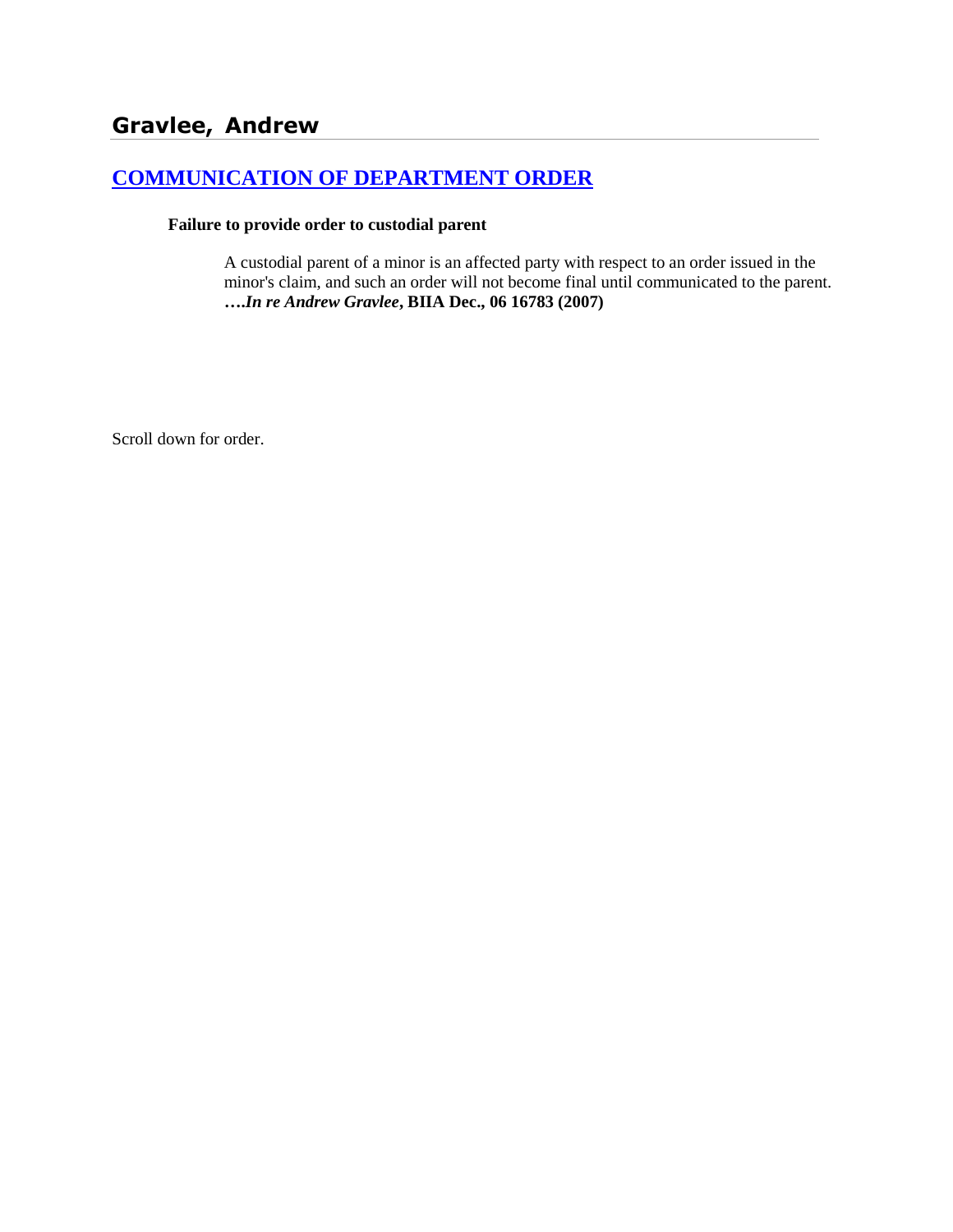## **BEFORE THE BOARD OF INDUSTRIAL INSURANCE APPEALS STATE OF WASHINGTON**

**)**

**IN RE: ANDREW J. GRAVLEE ) DOCKET NO. 06 16783**

**CLAIM NO. AA-79308 ) DECISION AND ORDER**

APPEARANCES:

Claimant, Andrew J. Gravlee, by George M. Riecan & Associates, Inc., P.S., per George M. Riecan and Edward R. Truitt, III

- Employer, Diamond Star Inc. None
	- Department of Labor and Industries, by The Office of the Attorney General, per Steve Vinyard, Assistant

The claimant, Andrew J. Gravlee, filed an appeal with the Board of Industrial Insurance Appeals on July 7, 2006, from an order of the Department of Labor and Industries dated April 7, 2006. In this order, the Department determined that it could not reconsider its order dated April 12, 2005, because the protest was not received within the 60-day time limitation, and that order is final and binding. The Department order is **REVERSED AND REMANDED.**

# **DECISION**

Pursuant to RCW 51.52.104 and RCW 51.52.106, this matter is before the Board for review and decision on a timely Petition for Review filed by the claimant to a Proposed Decision and Order issued on June 5, 2007, in which the industrial appeals judge affirmed the order of the Department dated April 7, 2006.

The Board has reviewed the evidentiary rulings in the record of proceedings and finds that no prejudicial error was committed. The rulings are affirmed.

The only issue raised by this appeal is the timeliness of Mr. Gravlee's Protest and Request for Reconsideration to the Department order dated April 12, 2005. This issue and the facts relevant to it are not in dispute and are appropriately set forth in the industrial appeals judge's Proposed Decision and Order. We have granted review because our conclusion regarding the timeliness of filling of the Protest and Request for Reconsideration is different than that reached in the Proposed Decision and Order.

1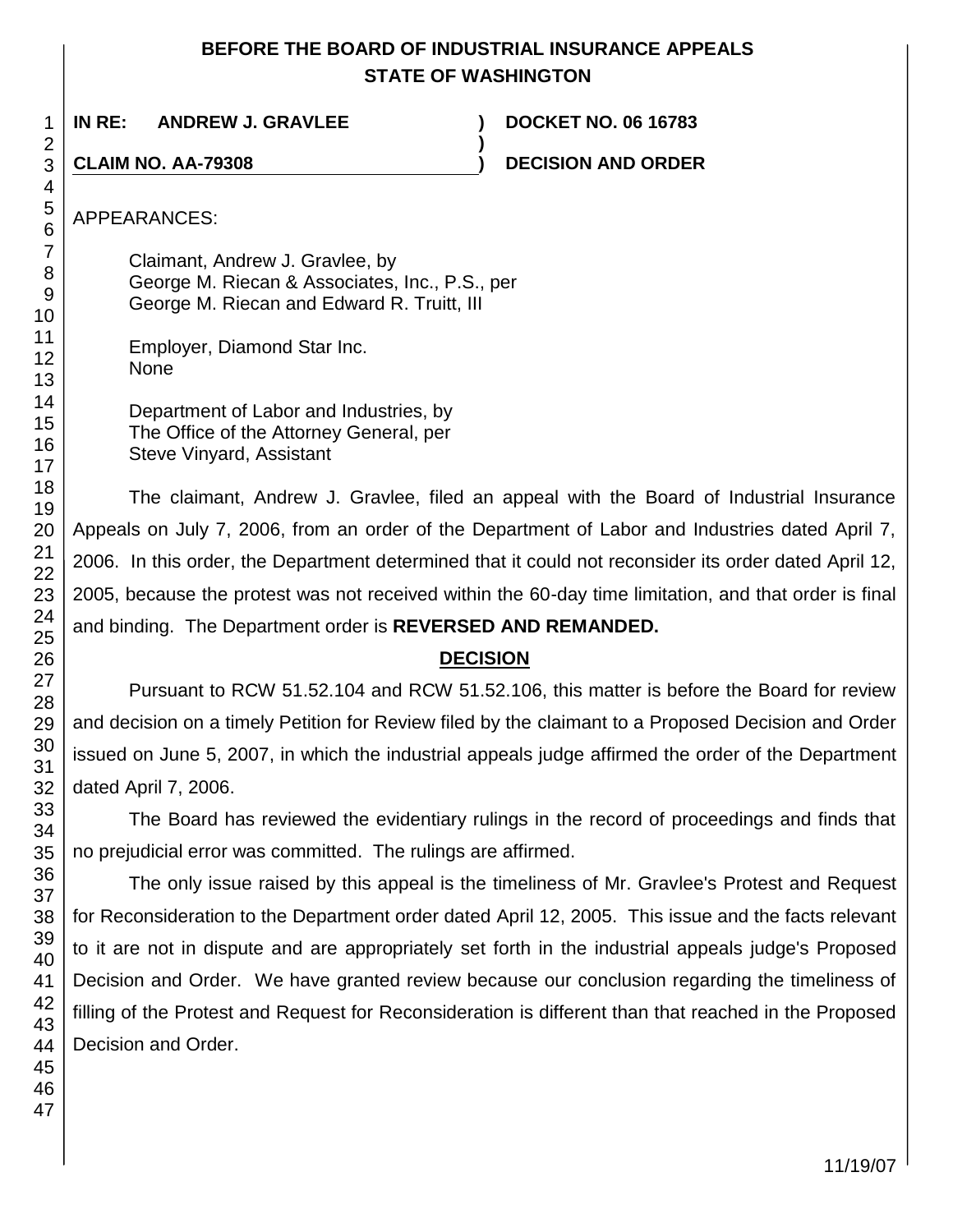Mr. Gravlee, who was born on September 14, 1988, was 16 years old when he suffered the industrial injury. As his birth date was provided in the application for benefits, the Department was aware that he was minor when injured. In light of the Department's knowledge of Mr. Gravlee's minority status, a "liberal interpretation" of RCW 51.04.070 and RCW 51.52.050 establishes that the order dated April 12, 2005, was not communicated to an "affected party" and that the Protest and Request for Reconsideration was timely.

RCW 51.52.050 set out the requirements for "communication" of Department orders to "the worker, beneficiary, employer, or other person aggrieved thereby . . .." The record shows that the Department did "communicate" the April 12, 2005 order to Mr. Gravlee at his "last known address as shown by the records of the Department." The Department did not "communicate" the order to Mr. Gravlee's custodial parent, Laurie A. Bean, his mother. While the provisions of RCW 51.04.070 deem Mr. Gravlee "sui juris for the purpose of this title, . . ." it also requires that all "disability payments" be made to the minor's "parent . . . having legal custody." The requirement that "disability payments" be made to a parent recognizes the role of Mr. Gravlee's custodial parent, Ms. Bean, who was under a legal obligation to provide support and care. While the Department did not make a "disability payment" in its April 12, 2005 order, it did determine the amount that would be paid to the injured worker in the event that he was determined to be temporarily totally disabled or permanently totally disabled. Ms. Bean, as Mr. Gravlee's custodial parent, definitely had an interest in seeing that the order in which the Department set her son's wage rate was correct. She was "affected" by this order as it had a direct impact on her obligation to provide care and support, and upon her minor son's ability to receive the benefits to which he was entitled.

Ms. Bean, Mr. Gravlee's custodial parent, was an "affected party" and the Department order dated April 12, 2005, was not "communicated" to her as required by RCW 51.52.050. Accordingly, after consideration of the Proposed Decision and Order, the claimant's Petition for Review filed thereto, the Department's Reply to Claimant's Petition for Review, and a careful review of the entire record before us, we are persuaded that the Department order is incorrect and must be reversed. The Protest and Request for Reconsideration filed on November 22, 2005, to the Department order dated April 12, 2005, was timely filed.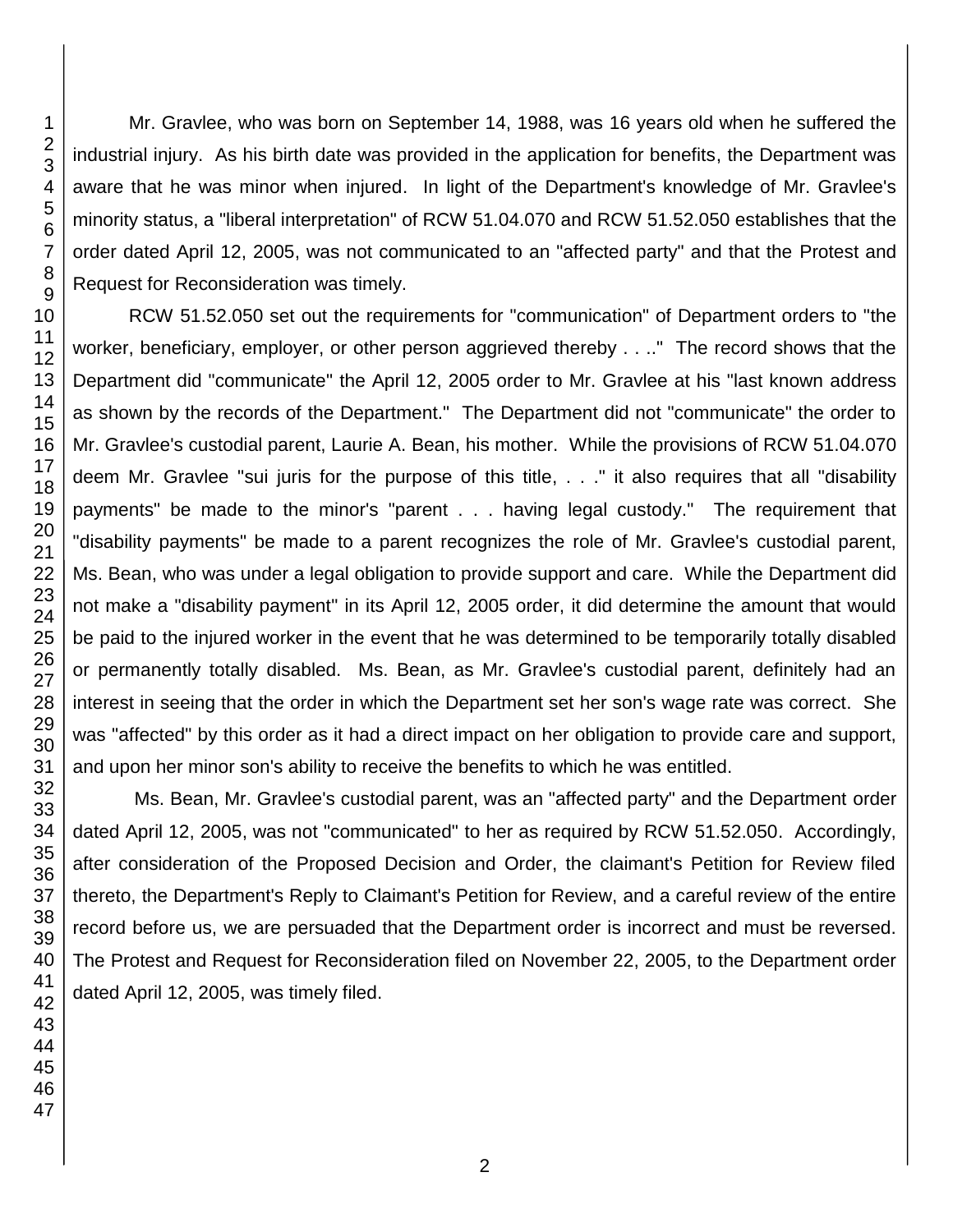## **FINDINGS OF FACT**

1. On March 30, 2005, the Department of Labor and Industries received an Application for Benefits in which the claimant, Andrew J. Gravlee, asserts that he sustained an industrial injury on March 22, 2005, in the course of his employment with Diamond Star Inc.

On April 1, 2005, the Department issued an order in which it allowed the claim for an industrial injury, and determined that the claimant was entitled to receive medical treatment and other benefits as appropriate under the industrial insurance laws.

On April 12, 2005, the Department issued an order in which it set the worker's wage taking into account the following: Wage for job of injury based on \$10 per hour, 4 hours per day, 5 days per week, equals \$1,652.64, with no additional wages in the form of health care benefits, tips, bonuses, overtime, or housing/board/fuel, for a worker's total gross wage of \$880 per month, and the worker's marital status eligibility on the date of this order is single with 0 dependents.

On November 22, 2005, the claimant filed with the Department of Labor and Industries a Protest and Request for Reconsideration to Department orders in which the Department paid time loss compensation benefits. The November 22, 2005 Protest and Request for Reconsideration constituted a Protest and Request for Reconsideration of the Department order dated April 12, 2005.

On February 22, 2006, the claimant filed with the Department of Labor and Industries a second Protest and Request for Reconsideration of the Department order dated April 12, 2005.

On April 7, 2006, the Department issued an order in which it determined that it could not reconsider its order dated April 12, 2005, because the protest was not received within the 60-day time limitation, and that order became final and binding. On May 30, 2006, the claimant filed with the Department a Protest and Request for Reconsideration of the order dated April 7, 2006, which the Department forwarded to the Board of Industrial Insurance Appeals, where it was received on July 7, 2006, as a direct appeal. On July 12, 2006, the Board issued an Order Granting Appeal, assigned it Docket No. 06 16783, and directed that further proceedings be held.

- 2. At the time of his industrial injury and throughout April 2005, Andrew J. Gravlee was 16 years of age, and resided with his mother, who had legal custody of him, at 510 North Washington Street, Long Beach, Washington.
- 1 2 3 4 5 6 7 8 9 10 11 12 13 14 15 16 17 18 19 20 21 22 23 24 25 26 27 28 29 30 31 32 33 34 35 36 37 38 39 40 41 42 43 44 45 46 47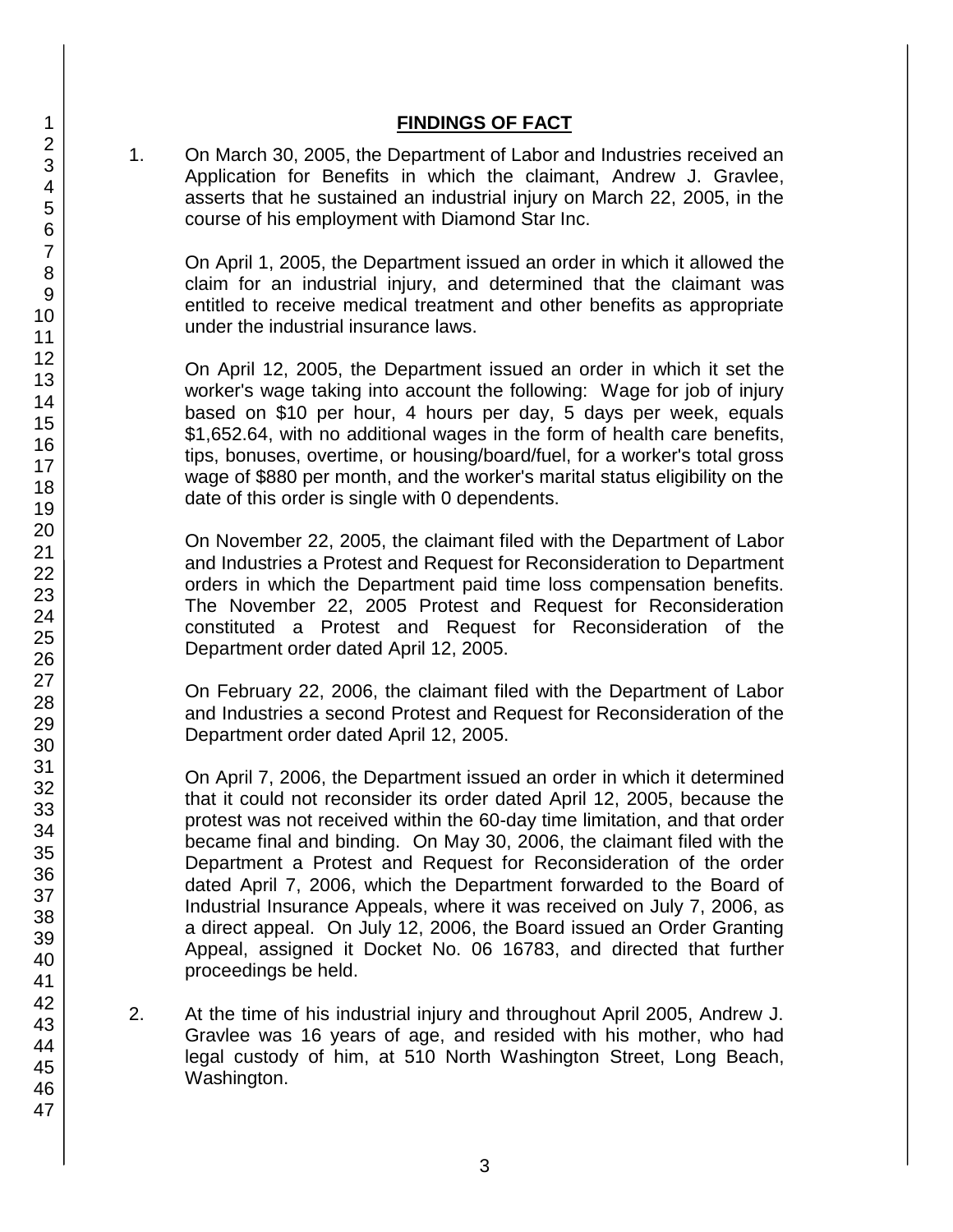- 3. The Department order dated April 12, 2005, was communicated to Andrew J. Gravlee, a minor, in the due course of the mails no later than April 15, 2005, but this order was not communicated to Laurie A. Bean, his mother and custodial parent.
- 4. In its April 12, 2005 order the Department advised the claimant that, "This order becomes final 60 days from the date it is communicated to you unless you do one of the following. You can either file a written request for reconsideration with the Department or file a written appeal with the Board of Industrial Insurance Appeals."
- 5. No protest or appeal was filed from the April 12, 2005 Department order prior to November 22, 2005.
- 6. In its April 12, 2005 order the Department determined the amount of Mr. Gravlee's wages to be used in determining the amount of any disability payments to be made under this claim and transmitted to the claimant the basis for any disability payment to be made by the Department under this claim.

## **CONCLUSIONS OF LAW**

- 1. The Board of Industrial Insurance Appeals has jurisdiction over the parties to and the subject matter of this appeal.
- 2. The Department order dated April 12, 2005, is an order in which the Department determined the amount of a disability payment within the meaning of RCW 51.04.070. Laurie A. Bean is an affected party with respect to that order within the meaning of RCW 51.04.070 and RCW 51.52.050.
- 3. The claimant's Protest and Request for Reconsideration to the Department order dated April 12, 2005, filed on November 22, 2005, was timely, as that order had not been communicated to his custodial parent, Laurie A. Bean, within the meaning of RCW 51.52.050.
- 4. The order of the Department dated April 7, 2006, is incorrect and is reversed. This claim is remanded to the Department with direction to